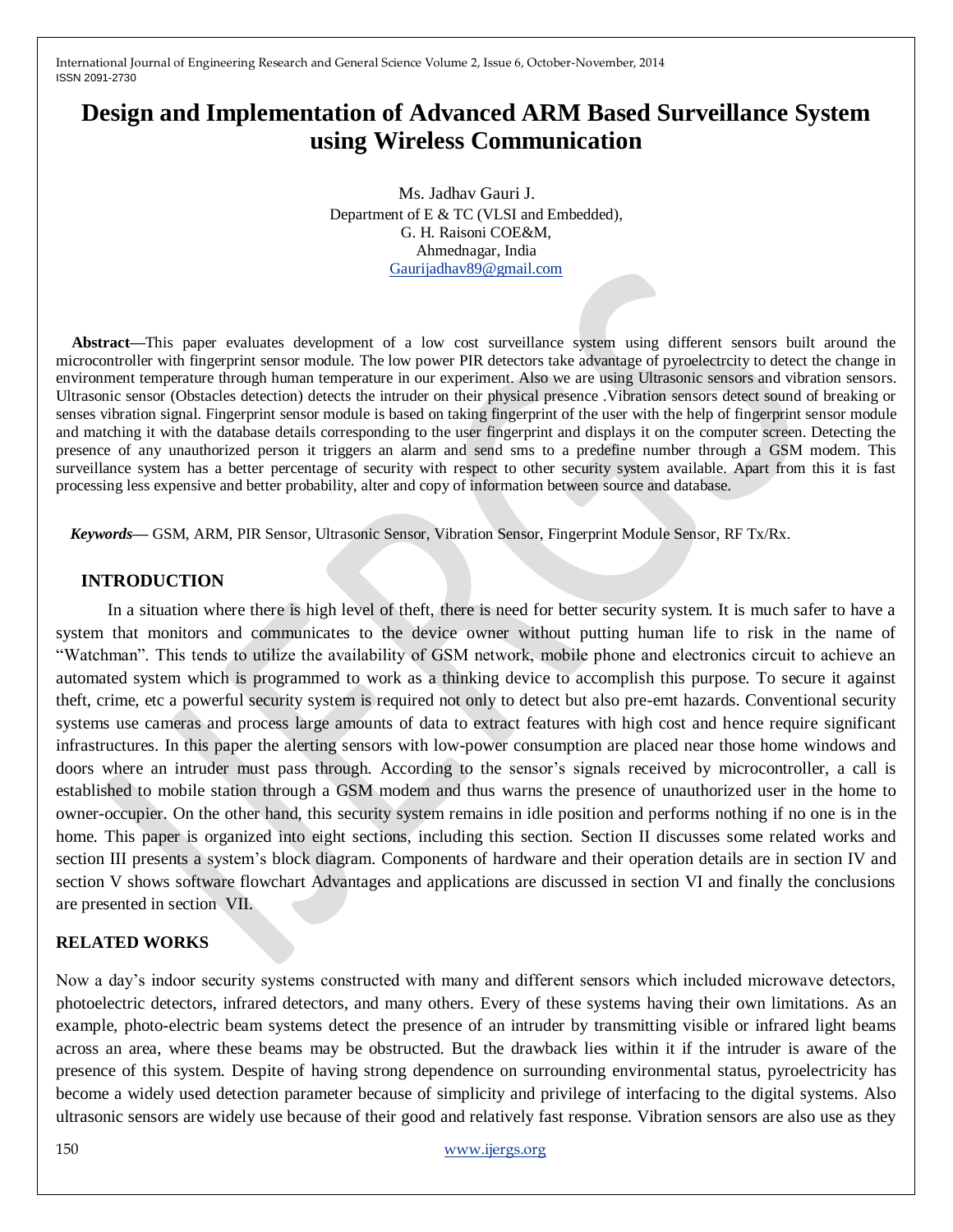senses any noise of breaking or sound of vibration. Now, it is extensively used for intruder detection, smart environment sensing, and power management applications. Several works have been conducted in various applications. Intelligent fireproof and theft-proof alarm system [1], GSM (Global System for Mobile) network based home safeguard system [2], human tracking system [3] and intruder detection systems [4] are some notable works done previously based on pyroelectricity and ultrasonic sensing technique. Our work introduces a low-cost security system solution. Utilization of existing cellular network to alert and inform the system owner about the security breach is made to cope up with ever increasing demand for cheap but reliable security system. Also we are using the fingerprint module sensor in combination with other sensors which plays major role. Also using wireless communication this system provides very fast response as compared to the traditional surveillance system.

## **SYSTEM ARCHITECTURE**





The Fig. 1 shows block diagram of the system. It consist of fingerprint sensor module, PIR sensor, ultrasonic sensor, vibration sensor, ARM processor, RF Tx/Rx Module, GSM Module and liquid crystal display.

## **COMPONENTS OF HARDWARE**

## MICROCONTROLLER

In this project the controller used is ARM7 LPC2138. LPC2138 CPU module is based on LPC2138 SOC from NXP is an ideal platform for applications which such as Industrial control and monitoring device and any such application which needs migration from 8 bit to 32 bit. This CPU module board supports peripherals such as ADC, SPI, I2C, RTC etc.

Board Specification: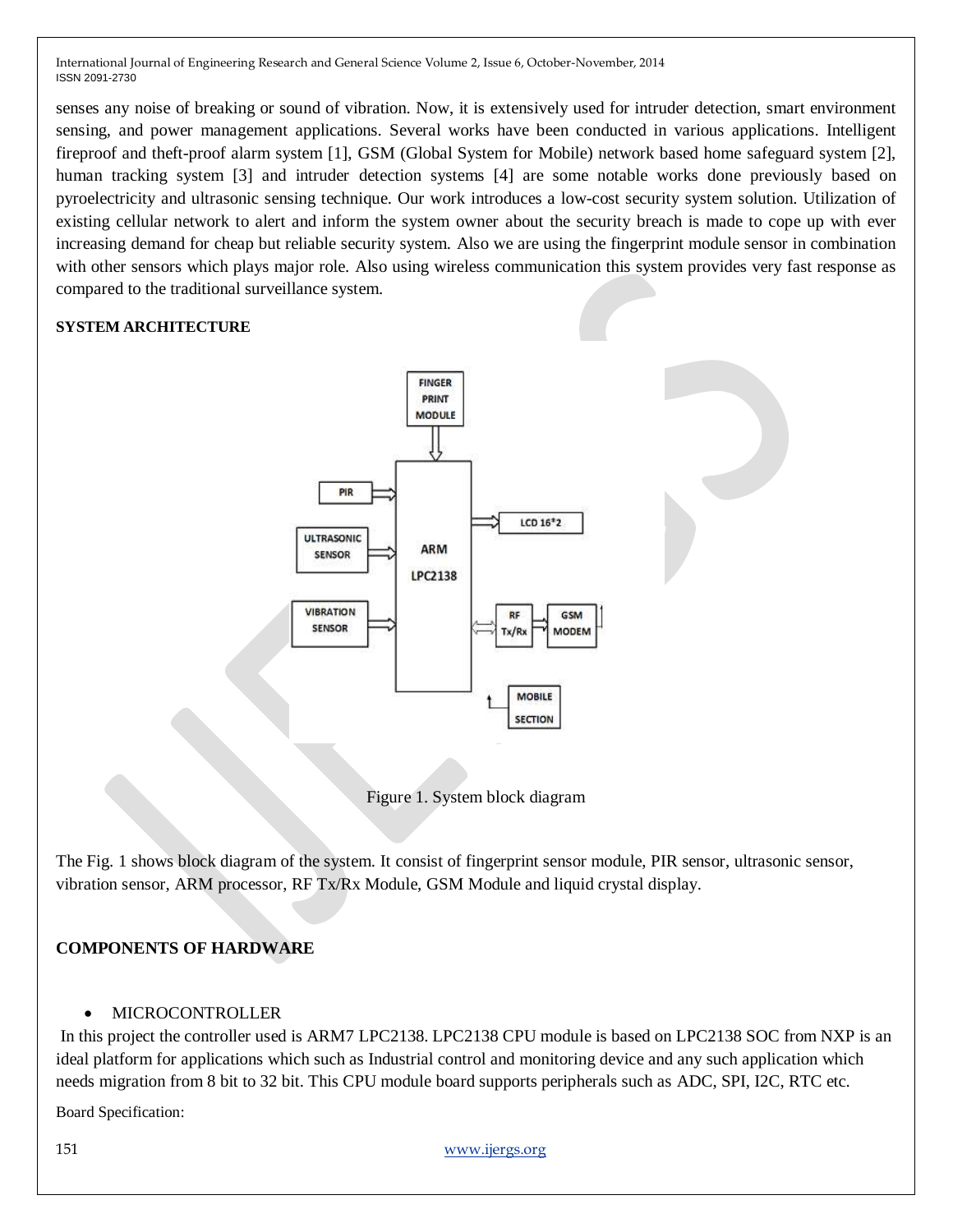1. CPU: ARM7: a) 65 MIPS at 60 MHz b) Embedded ICE, Debug Communication Channel Support 2. Communication interface a) SPI b) I2C c) UART 3. General peripherals: a) 40 GPIO b) 10bit ADC's c) Timer/Counter d) RTC e) Programmable Vector Interrupt Controller 4. RAM: a) 32 KB Internal SRAM b) Flash: c) 512 KB Internal Flash Add on peripherals for LPC2138 CPU module board **a)** ZigBee module **b)** RF communication module

**c)** Thermal printer module

**d)** GPS module

- **e)** GSM/GPRS module
- **f)** Motor control module

#### FINGERPRINT MODULE SENSOR

A Fingerprint, as the name suggests is the print or the impression made by our finger because of the patterns formed on the skin of our palms and fingers. It is fully formed at about seven months of fetus development and finger ridge configurations do not change throughout the life of an individual. Each of our ten fingerprints is different from one another and from those of every other person. With age, these marks get prominent but the pattern and the structures present in those fine lines do not undergo any change. Database storage contains the fingerprint templates of persons along with their all details information (e.g. – photo, fingerprint, name, age, sex, identification mark, permanent address etc.). A person can scan their finger on the fingerprint sensor module If their fingerprint matched with the fingerprints of the database which has made for authorized person, then the person can enter otherwise they will be denied. Database is designed in such a manner that it can be updated manually and automatically for a period of time and also we can add new entry and remove previous information of a person when it needed.

In this system fingerprint sensor module R305 is used. This is module with TTL UART interface for direct connection to microcontroller UART through MAX232 or USB–serial adapter.

Steps involved in Finger print identification:

1. Finger Print enrollment through system.

2. Enrolled user places his/her Finger on the Finger sensor for checking IN/OUT (Authentication).

3. The terminal compares live finger with the finger stored on database and checks for a match.

4 .When a match is found the Authentication is successful and the user is given access.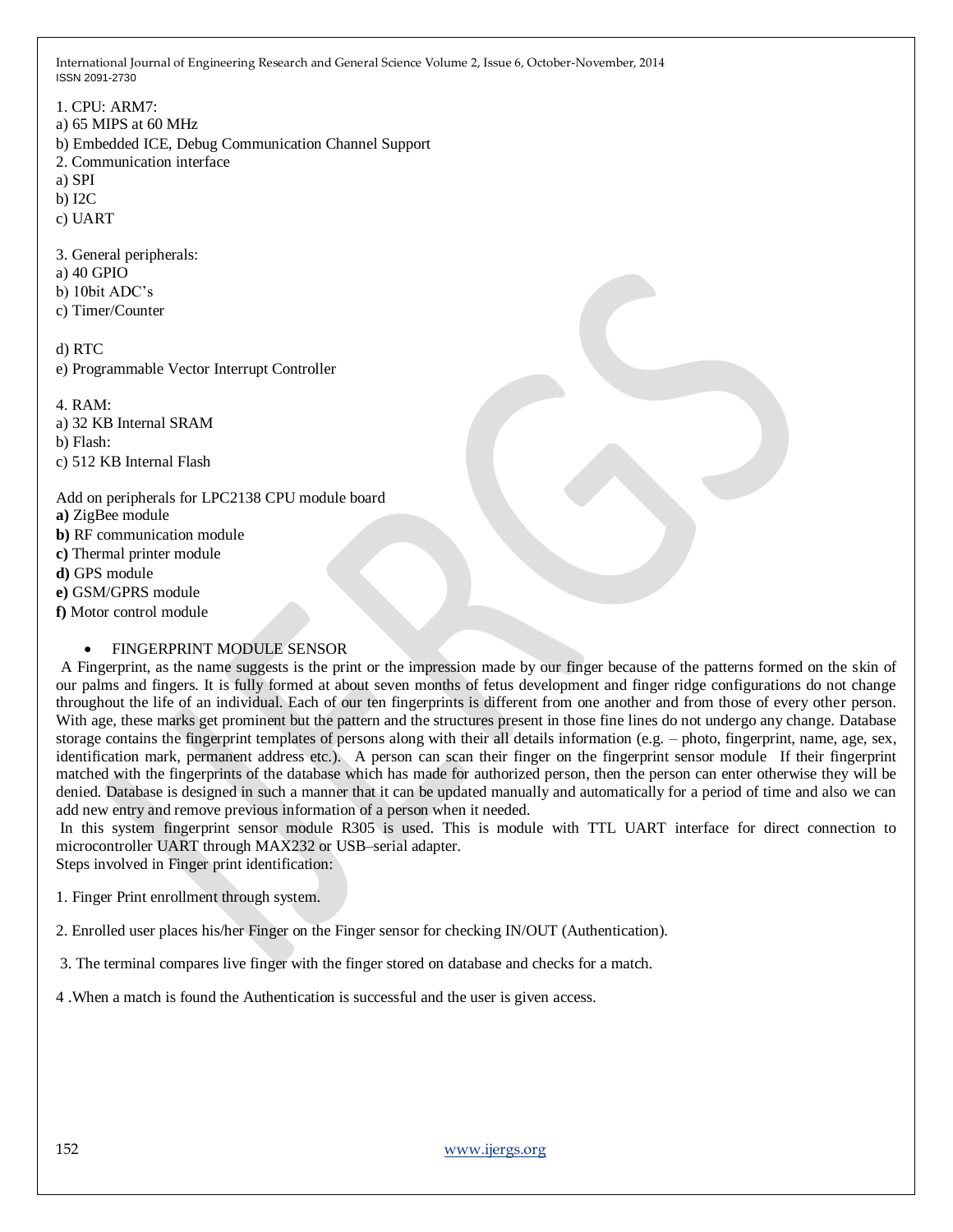

Figure 2. Fingerprint sensor module

Advantages of using fingerprints:

- 1. Prevents unauthorized use or access
- 2. Adds a higher level of security to an identification process
- 3. Eliminates the burden and bulk of carrying ID cards or remembering Pins
- 4. Heightens overall confidence of business processes dependent on personal identification.

### • PIR SENSOR

In this security system we are sensing human movements by means of PIR sensors and alerting the security and owner simultaneously using GSM wireless network. PIR sensors are low cost, low power small components used to trigger alarm in presence of human or moving objects by using concept of Pyroelectricity. Pyroelectricity is the ability of certain materials to generate a temporary voltage when there is change in temperature. PIR is basically made of Pyroelectric sensors to develop an electric signal in response to a change in the incident thermal radiation.





### ULTRASONIC SENSOR

Ultrasonic sensors work on the similar principle to the radar or sonar which evaluates attributes of a target by interpreting the echoes from radio or sound waves respectively. Ultrasonic sensors generate high frequency sound waves and evaluate the echo which is received back by the sensor. Sensor calculates the time interval between sending the signal and receiving the echo to determine the distance to an object and display it on the LCD.Fig.3 shows diagram of ultrasonic sensor.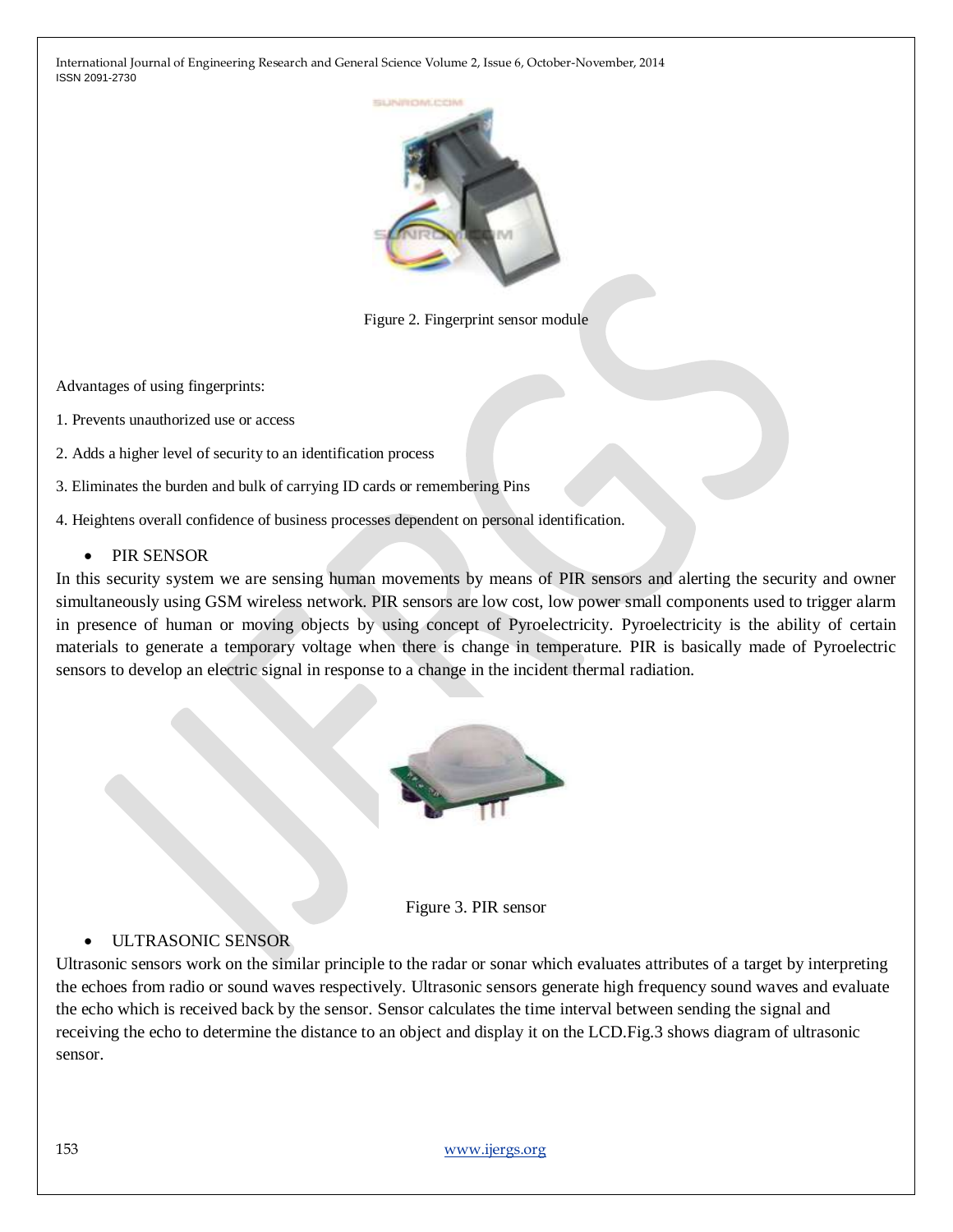

Figure 4. Ultrasonic sensor

### VIBRATION SENSOR

The ADXL335 is a small, thin, low power, complete 3-axis accel-erometer with signal conditioned voltage outputs. The product measures acceleration with a minimum full-scale range of  $\pm 3$  g. It can measure the static acceleration of gravity in tilt-sensing applications, as well as dynamic acceleration resulting from motion, shock, or vibration. The user selects the bandwidth of the accelerometer using the CX, CY, and CZ capacitors at the XOUT, YOUT, and ZOUT pins. Bandwidths can be selected to suit the application, with a range of 0.5 Hz to 1600 Hz for the X and Y axes, and a range of 0.5 Hz to 550 Hz for the Z axis. The ADXL335 is available in a small, low profile, 4 mm  $\times$  4 mm  $\times$  1.45 mm, 16-lead, plastic lead frame chip scale package (LFCSP\_LQ).

#### **Features**

- 3-axis sensing
- Small, low profile package
- $4$  mm  $\times$  4 mm  $\times$  1.45 mm LFCSP
- Low power : 350 μA (typical)
- Single-supply operation: 1.8 V to 3.6 V
- 10,000 *g* shock survival
- Excellent temperature stability
- BW adjustment with a single capacitor per axis
- RoHS/WEEE lead-free compliant

#### **Applications**

- Cost sensitive, low power, motion- and tilt-sensing applications
- Mobile devices
- Gaming systems
- Disk drive protection

154 [www.ijergs.org](http://www.ijergs.org/)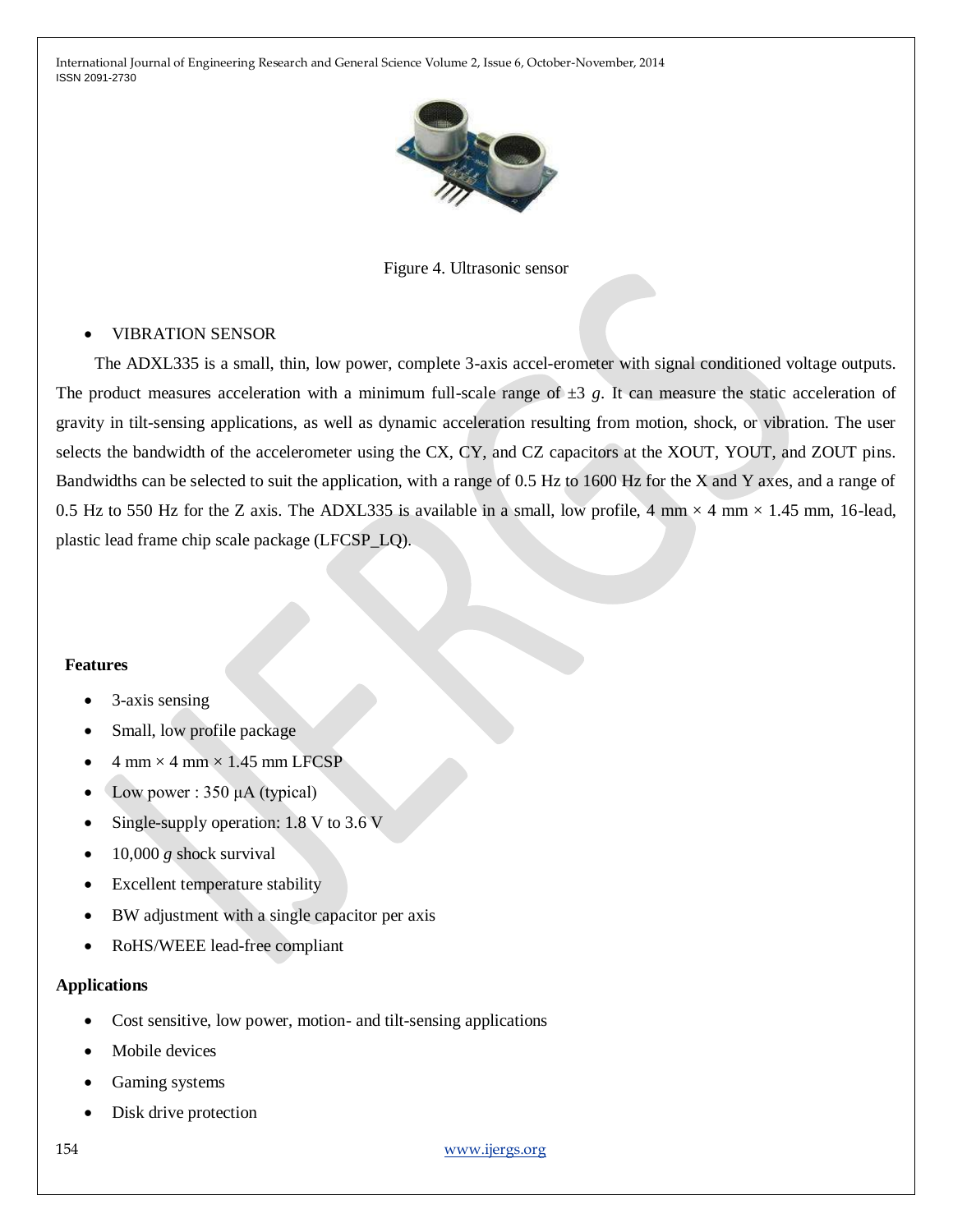- Image stabilization
- Sports and health devices
- RF Tx/Rx MODULE

An RF Module (Radio Frequency Module) is a (usually) small electronic circuit used to transmit and/or receive radio signals on one of a number of carrier frequencies. RF Modules are widely used in electronic design owing to the difficulty of designing radio circuitry. Good electronic radio design is notoriously complex because of the sensitivity of radio circuits and the accuracy of components and layouts required achieving operation on a specific frequency. Design engineers will design a circuit for an application which requires radio communication and then "drop in" a radio module rather than attempt a discrete design, saving time and money on development. The RF Tx/Rx module will receive the signal from microcontroller and send message to the predefined number through GSM module. Here we are using CC2550 module which is lo cost 2.4 GHz transmitter designed for very low power wireless application. The RF transmitter is integrated with a highly configurable baseband modulator. The modulator supports various modulation formats and has a configurable data rate up to 500kBaud.

## GSM MODULE

GSM (Global System for Mobile communication) is a digital mobile telephony system. With the help of GSM module interfaced, we can send short text messages to the required authorities as per the application. GSM module is provided by sim uses the mobile service provider and send sms to the respective authorities as per programmed. This technology enables the system a wireless system with no specified range limits. When the intruder is detected by surveillance system the sms is send to the predefined number through the GSM. In this system GSM SIM 300 module is used.



Figure 5. GSM Modem

155 [www.ijergs.org](http://www.ijergs.org/)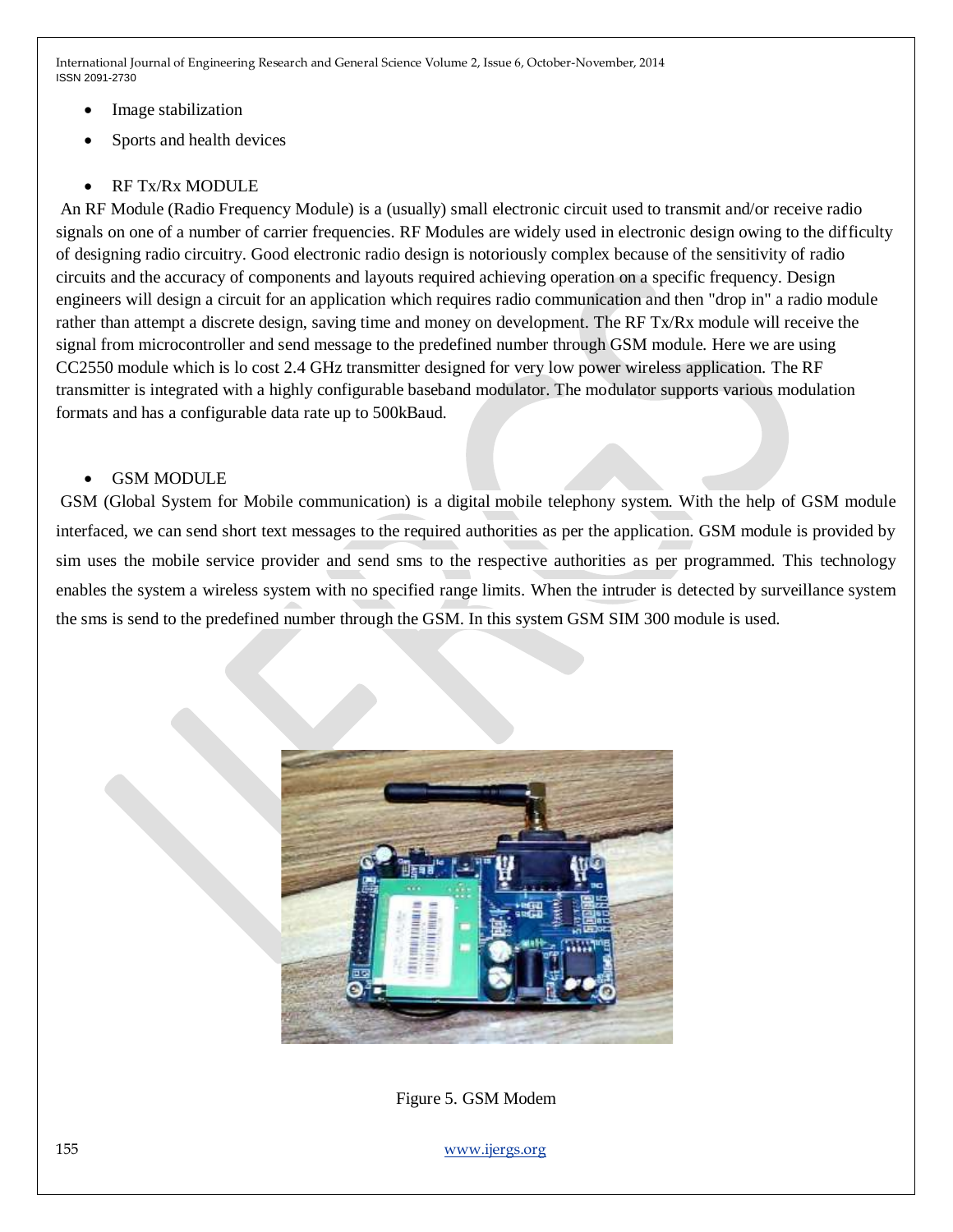Features of GSM simcom300-

- i. Designed for global market, SIM300 is a Tri-band GSM/GPRS engine.
- ii. Works on frequencies EGSM 900 MHz, DCS 1800 MHz and PCS 1900 MHz.
- iii. SIM100 features GPRS multi-slot class 10/ class 8 (optional) and supports the GPRS coding schemes
- iv. CS-1, CS-2, CS-3 and CS-4.With a tiny configuration of 40mm x 33mm x 2.85mm
- v. SIM100 can fit almost all the space requirements in your applications.
- vi. Such as smart phone, PDA phone and other mobile devices.

Applications GSM simcom300-

- i. Wireless data transfer
- ii. Energy industry monitoring
- iii. Traffic system monitoring
- iv. SMS based Remote Control & Alerts
- v. Security Applications
- vi. Intelligent house monitoring
- vii. GPRS Mode Remote Data Logging
- viii. Sensor Monitoring
- ix. Agricultural feeding monitoring
- x. Parking monitoring
- xi. Telecom monitors
- xii. Meter reading
- xiii. Dial back-up for broadband connections
- xiv. Residential lighting controls
- xv. Messages/alerts
- xvi. Personnel management

#### Features of GSM modem

- i. This GSM modem is a highly flexible plug and play quad band GSM modem
- ii. Reset button, power can be started automatically or manually started.
- iii. For direct and asy integration to RS232.
- iv. Supports features like Voice, Data/Fax, SMS,GPRS and integrated TCP/IP stack.
- v. Control via AT commands(GSM 07.07,07.05 and enhanced AT commands)
- vi. Use  $AC DC$  Power Adaptor with following ratings  $\cdot$  DC Voltage : 12V/1A
- vii. Current Consumption in normal operation 250mA, can rise up to 1Amp while transmission.

#### **Interfaces**

- i. RS-232 through D-TYPE 9 pin connector,
- ii. Serial port baud rate adjustable 1200 to115200 bps (9600 default)
- iii. SIM card holder
- iv. Power supply through DC socket
- v. SMA antenna connector and Wire Antenna ( optional)
- vi. LED status of GSM / GPRS module

### Package Contents

- i. GSM Modem With Rs232
- ii. Antenna Single stand Wire Antenna SMA Connecter and Stud Antenna 150/- extra
	- LCD

156 [www.ijergs.org](http://www.ijergs.org/) LCD is used in a project to visualize the output of the application. We have used  $16x2$  LCD which indicates 16 columns and 2 rows. So, we can write 16 characters in each line. So, total 32 characters we can display on 16x2 LCD.LCD can also used in a project to check the output of different modules interfaced with the microcontroller. Thus LCD plays a vital role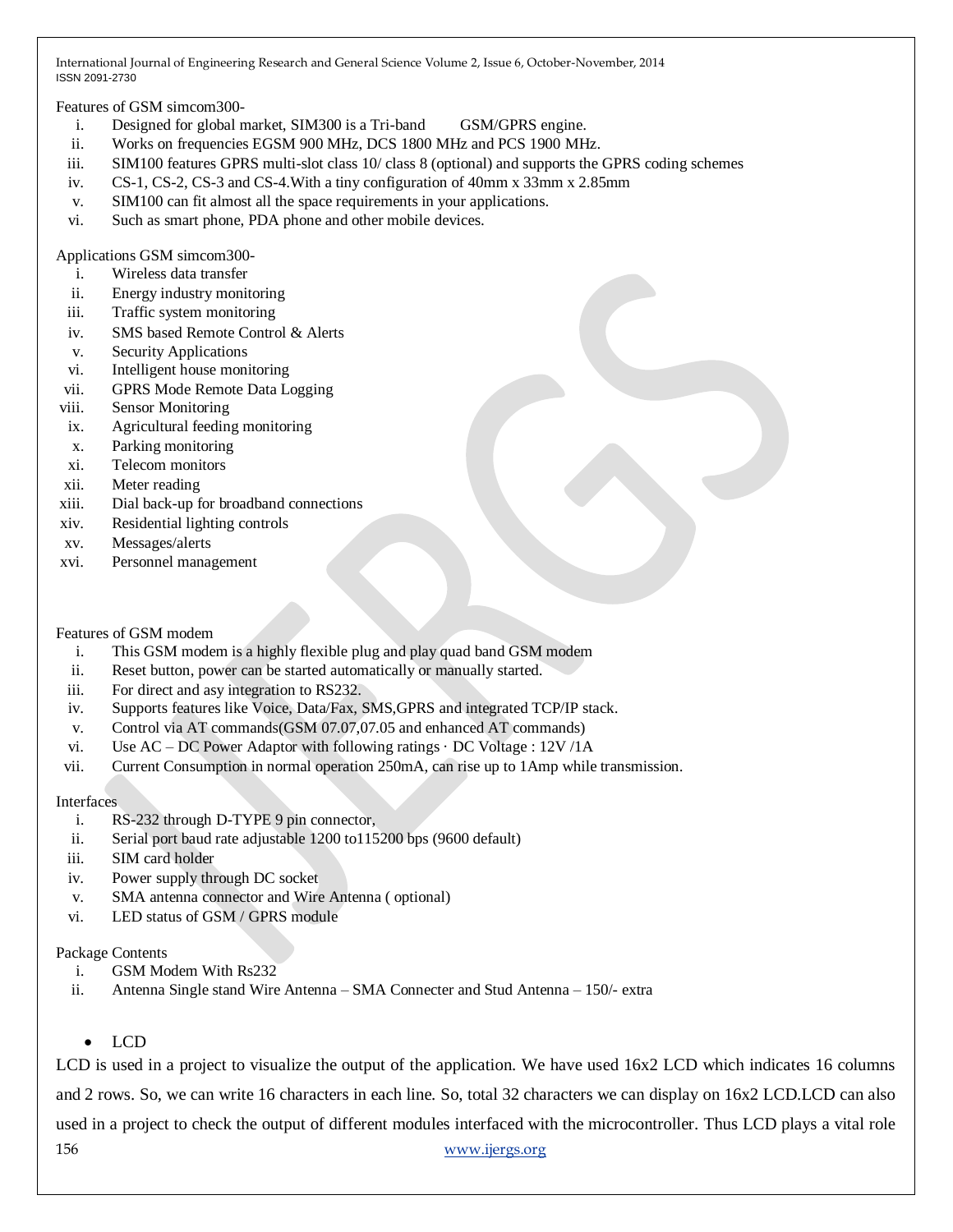in a project to see the output and to debug the system module wise in case of system failure in order to rectify the problem.

## **SOFTWARE FLOWCHART**

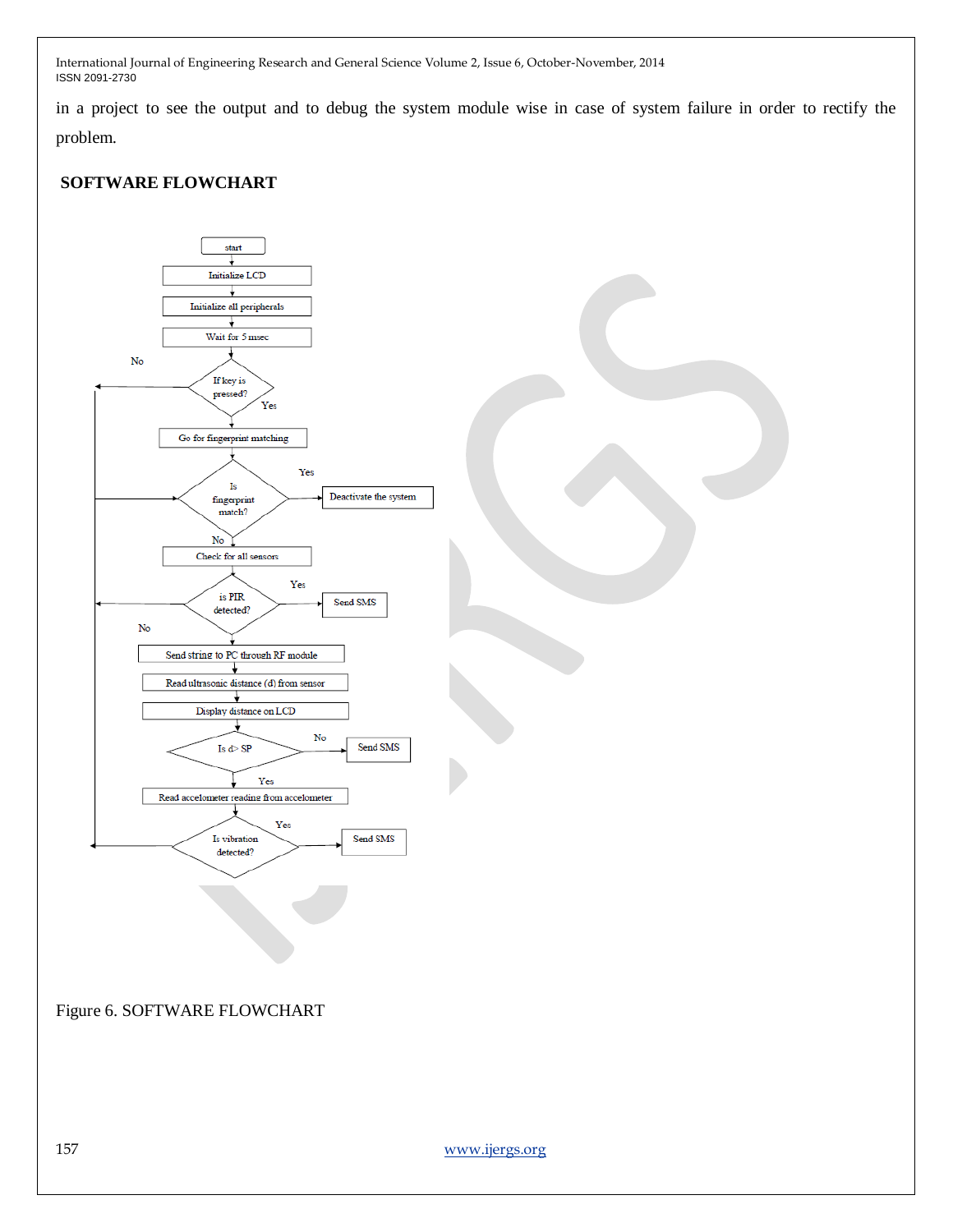## **ADVANTAGES AND APPLICATIONS**

## ADVANTAGES

- i. Low cost.
- ii. Low power requirement.
- iii. Good response.

### APPLICATIONS

It can be used anywhere like in home, shop,, mall bank and at any important places.

#### **CONCULSION**

The proposed approach uses the technique which combines the sensors along with fingerprint module and the concept of wireless communication. Fingerprint provides a solution for protecting the privacy of the user; since the user's true biometric feature is never changed in the whole life. Fingerprint is used for the better security and accuracy. In the privacy and security domains, the proposed method fulfils all requirements as to reject a forged person. Also if the unauthorized person tries to enter the sensitive area through another way like by freaking window or door the another sensors will activate the surveillance system and the alerting message can be send to the predefined number through GSM module. From the results obtained it is clear that the proposed approach provides very high accuracy. Thus the approach is very much secured. This approach can be enhanced to higher level in order to further improve the security. This common wireless security system can be extended in future by using several different types of required database that will be very hard to break by the attackers , by using another advanced sensors and thus it can provide better security.

### **REFERANCES**

- [1] Mukesh Kumar Thakur, Ravi Shankar Kumar, Mohit Kumar, Raju Kumar, " Wireless Fingerprint Based Security System Using ZigBee Technology". International Journal of Inventive Engineering and Sciences (IJIES) ISSN: 2319–9598, Volume-1, Issue-5, April 2013
- [2] Zamshed Iqbal Chowdhury, Masudul Haider Imtiaz, Muhammad Moinul Azam, Mst. Rumana Aktar Sumi , Nafisa Shahera Nur "Design and Implementation of Pyroelectric Infrared Sensor Based Security System Using Microcontroller" Proceeding of the 2011 IEEE Students' Technology Symposium ,14-16 January, 2011, lIT Kharagpur
- [3] Ying-Wen Bai, Zi-Li Xie and Zong-Han Li "Design and Implementation of a Home Embedded Surveillance System with Ultra-Low Alert Power", 0098 3063/11/\$20.00 © 2011 IEEE
- [4] Deepa Amarappa Hiregowda, B.V.Meghana, Roopa Amarappa Hiregowda, Jayanth " Design And Implementation Of Home Embedded Surveillance System Using Pir, Piezo Sensor And Image Capturer". Department,Dayananda Sagar College of Engineering
- [5] D.NARESH,B.CHAKRADHAR, S.KRISHNAVENI "Bluetooth Based Home Automation and Security System Using ARM9 " International Journal of Engineering Trends and Technology (IJETT) – Volume 4 Issue 9- Sep 2013
- [6] Shinu N Yoannan, Vince T Vaipicherry , Don K Thankacha , Prof. Ram Prasad Tripathy " Security System Based on Ultrasonic Sensor Technology IOSR" Journal of Electronics and Communication Engineering (IOSR-JECE) e-ISSN: 2278- 2834,p- ISSN: 2278-8735. Volume 7, Issue 6 (Sep. - Oct. 2013), PP 27-30 www.iosrjournals.org